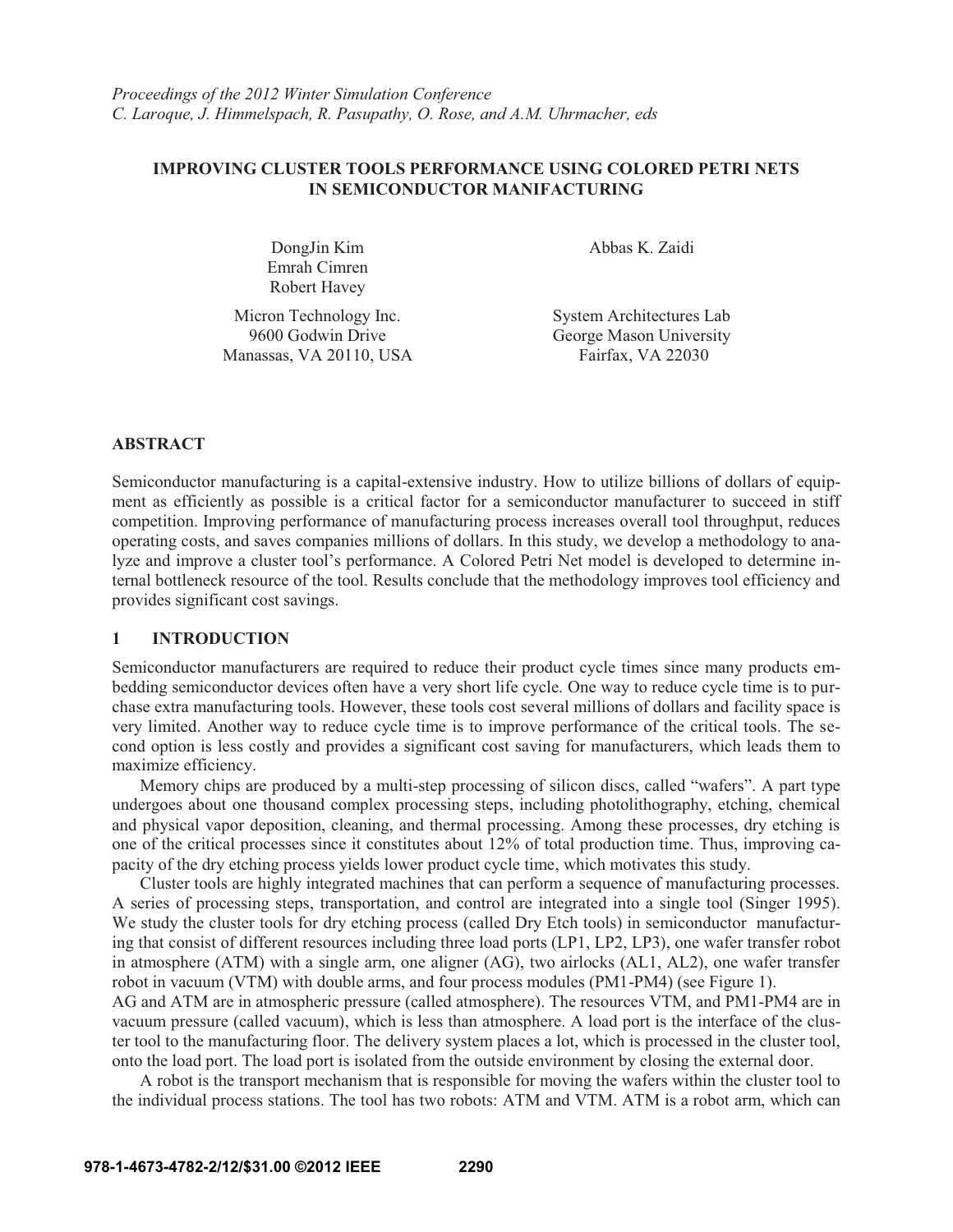move along Y and Z axes (Brooks Automation 2012). VTM robot has two dual-blade type handles, which can move along X,Y, and Z axes (Brooks Automation 2012).



Figure 1: Dry Etch cluster tool

 Airlocks are the gateways between atmosphere and vacuum (Paek and Lee, 2002). An airlock has two doors; one in atmosphere and one in vacuum. The time required to adapt the airlock environment to the conditions within the vacuum section of the mainframe is called pump time. The time it takes to adjust airlock to the atmosphere conditions of the cluster tool is called vent time. Each airlock in the tool has two wafer slots dedicated for unprocessed and processed wafers, respectively.

 Process modules (PMs) (chambers) are responsible for performing the material processing. Only a single wafer is processed in a process module. Depending on the type of process performed in the module, a chamber is also responsible for generating the environmental conditions. PM runs four types of processes including chamber heating/cooling, etching, chamber cleaning, and pressure control. Durations of these processes are based on a recipe attached to a lot. Chamber heating/cooling process adjusts chamber temperature based on limits provided in the recipe. PM runs this process once before a wafer is processed. Etching process removes masked pattern from the wafer. Cleaning process starts after the wafer leaves chamber. Pressure control checks the pressure in the chamber when all wafers are processed.

 The scheduler is the component of the cluster tool, which determines sequence of wafers processed on each tool resource. Particularly, a schedule includes information of process start and end times for ATM, AL, VTM, and PM activities (called states). Each resource has an active state where it is occupied by a wafer and an idle state where it is waiting for a wafer to arrive or for a wafer to be picked up. Each active state of a resource corresponds to a job.

 The sequence of instructions generated by the scheduler defines a scheduling plan of the cluster tool resources, which can be visualized using a Gantt chart. States for tool resources are marked using different colors. Figure 2 illustrates a Gantt chart example for a wafer in a lot in the dry etch cluster tool. In the schedule, ATM picks a wafer from a lot and places it on aligner where wafer is aligned. ATM waits with wafer on aligner until process is completed. Then, AL1 door in atmosphere opens and ATM drops wafer. After wafer is delivered, AL1 atmosphere door closes and AL1 pumps to vacuum with wafer. After pumping is completed, AL1 vacuum door opens, VTM picks wafer, PM1 door opens, and VTM drops wafer in PM1. PM1 accepts wafer after it runs heating/cooling processes to reach a certain temperature level. After VTM drops wafer, PM1 door closes and etching process starts. After etching process ends, PM1 door opens and VTM picks the processed wafer. PM1 door closes and chamber cleaning process starts. AL1 vacuum door opens and VTM inserts the processed wafer. AL1 door closes and vents to atmosphere. Once venting is finished, AL1 atmosphere door opens and ATM picks wafer and delivers it to a load port. Observe that PM1 performs pressure check after each lot is completed.

The Dry Etch cluster tool runs in a parallel configuration where all process chambers perform an identical process step (Koehler et al. 1999). The tool operates in a single mode where the tool processes the wafers of only one lot at a time. When all wafers are processed, the lot is removed from the load port,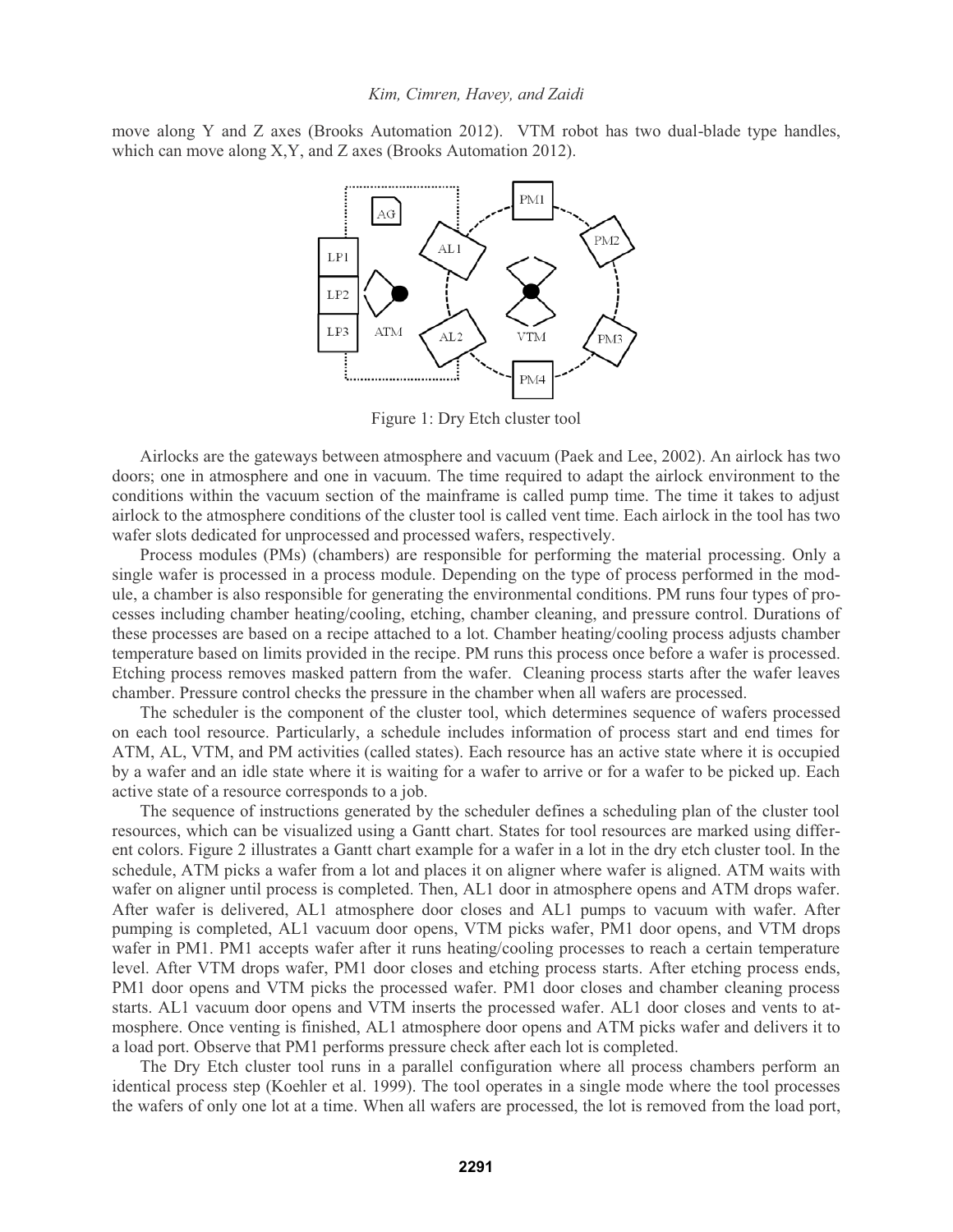a new lot is loaded and the cluster tool starts processing wafers from the new lot. The cycle time of a lot is the time when the lot is placed into one a load port until it is removed from the load port with all wafers in the lot being processed.



Figure 2: An example of wafer movement in the tool

 The objective of this study is to improve performance of the dry etch cluster tool, which is described above. Dry etch cluster tool scheduling problem (DE-CTSP) is to determine a schedule for the dry etch cluster tool with minimum lot cycle time. A cluster tool with load ports, a transfer robot and process chambers, can be modeled as a robotic flow shop where load ports and chambers are equivalent to input stations and machines, respectively. The cluster tool sub-problem is to schedule a given number of wafers (jobs) on chambers (machines) to minimize cycle time. Crama and van de Klundert (1997) show that the robotic flow shop problem, which is equivalent to the cluster tool sub-problem, is strongly NP-Complete (Garey and Johnson 1979). Since the cluster tool problem is a subset of DE-CTSP, the general version of DE-CTSP is NP-hard. Therefore, there is no algorithm which provides an optimal solution for the problem in polynomial time unless P=NP. Note that there may exist polynomial time algorithms for specials cases of the problem.

Since DE-CTSP is NP-hard, we develop a simulation model of the cluster tools based on Colored Petri Nets (CPNs), which enables us to run various what-if scenarios. Using the simulation model, we evaluate and improve performance of the dry etch cluster tools in a semiconductor manufacturer. We employed the CPN formalism for the advantages it offers due to its graphical modeling language and a wellstudied suite of analytical tools supporting it. Note that the results presented in this paper were obtained by running simulations on the CPN model. A number of future studies will involve the use of state space analysis of the CPN model to address performance, utilization, and scheduling related issues of interest.

 This paper is organized as follows. Section 2 provides an overview of approaches for modeling cluster tools. Section 3 provides the detailed description of the simulation model that we develop. In Section 4, we present our tool analysis consisting of different case studies. Section 5 provides a summary of this research and discusses future research directions.

## **2 LITERATURE**

Subsets of DE-CTSP can be reduced to problems such as robotic flow shop scheduling problem, parallel machine scheduling problem and parallel machine scheduling problem with transporters. There exists a large body of literature on these problems, but there are only a few known studies, which consider the exact DE-CTSP in the literature.

Lee (2008) provides a detailed review of cluster tool architectures, operational issues and scheduling requirements, and explains recent progress in tool science and engineering for scheduling and control of cluster tools. The dry etch cluster tool we study is classified as a cluster tool with intermediate buffer in the literature.

There exist studies in the literature, which consider different configurations of the dry etch cluster tool to analyze and improve its performance. The approaches presented in the literature involve the use of discrete event simulations for performance analyses, use of heuristics for the solution of scheduling problems and closed-form formulations for the behavior a tool and/or tool part (Pederson and Trout 2002, Un-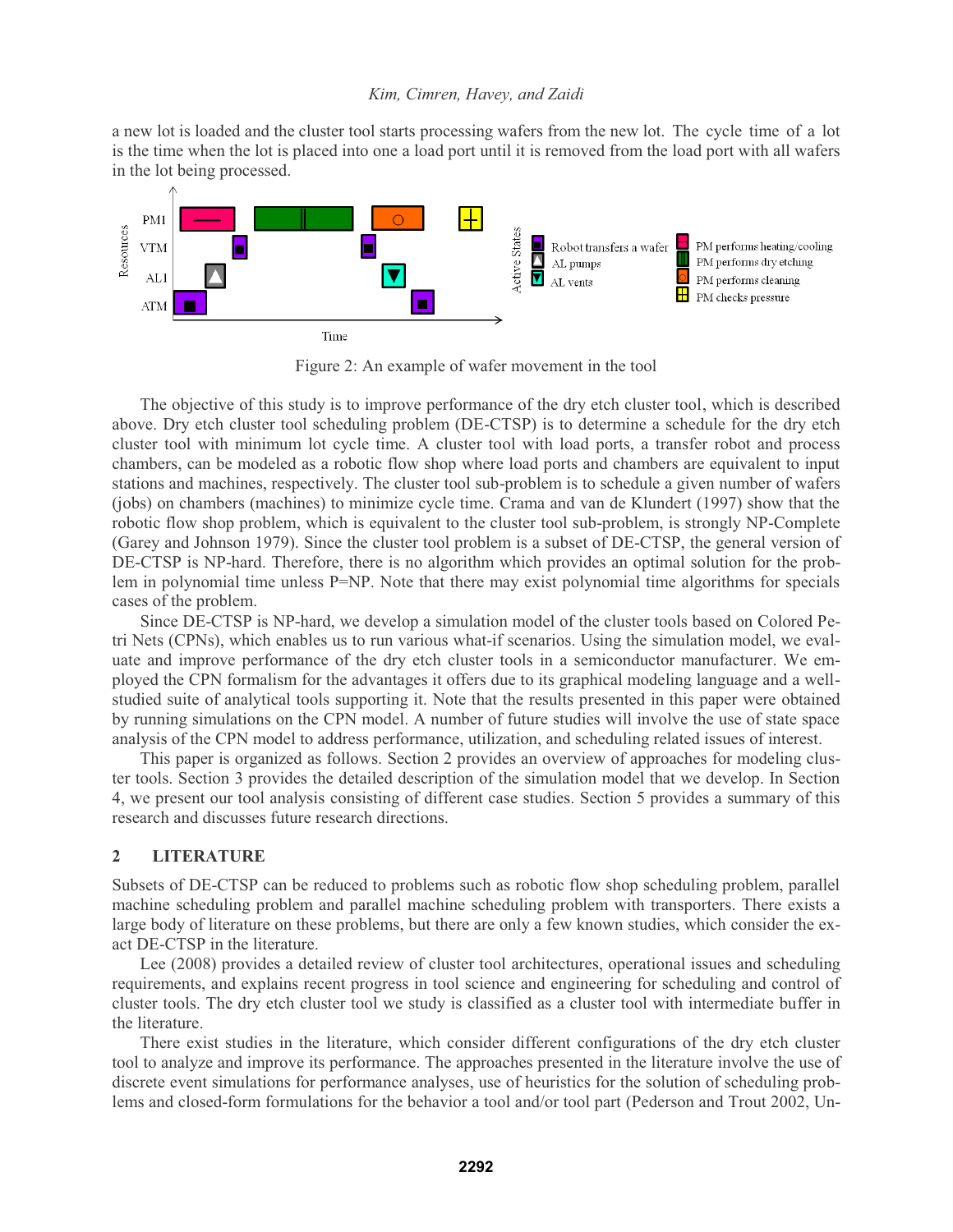behaun and Rose 2007, Christopher 2008). However, analysis and improvement of the dry etch cluster tool using these reported approaches is not general enough because of the level of abstraction used, or by the simplifying of assumptions made in each of them. In our study, ATM, airlock, VTM and chamber resources interact with each other, as well as perform individual tasks. An analysis model detailed enough to capture the complexity of semiconductor manufacturing tools and their internal components is required to study the effects of different production recipes, control and architecture, wafer waiting times and sequencing.

Petri Nets (PNs) are a graphical and mathematical modeling formalism for design and analysis of Discrete Event Systems (DESs). The theory of PNs has been evolving as a powerful tool for the modeling, design, analysis, planning, scheduling, control and implementation of manufacturing systems. The characterization of a manufacturing system as a Discrete Event System (DES), exhibiting features as concurrency, asynchrony, non-determinism, mutual exclusion, resource sharing, deadlocks, routing flexibility and lot sizes, allows the use of PNs for modeling and analyzing its dynamical behavior. In the last two decades, PN modeling has gained more and more attention in the semiconductor manufacturing applications due to its graphical and mathematical advantages over traditional tools to deal with discrete-event dynamics and characteristics of complex systems. Jeng and Zhau (1998) provide an overview of some of the earlier applications of PN theory to the semiconductor manufacturing systems. Srinivasan (1998) and Shin and Lee (1999) are some of the early works that models cluster tools using timed PNs. Zuberek (2000) considers a simple cluster tool with multiple chambers, a single robot and one load lock, and develop a PN model to derive the steady–state, as well as the initial and final transient behavior of the tool. Jung and Lee (2008) use PN modeling to develop a mixed integer programming model to maximize the throughput rate of a semiconductor manufacturing system. Lee and Lee (2010) develop PN models for modeling and specifying the tool architecture, the wafer flow pattern or the recipe, the scheduling requirements, the tool behavior, and the scheduling rules. Hsu et al (2010) uses the PN modeling for the optimization of tool operation sequence for efficiency. They use the PN model to mathematically formulate the optimization problem.

CPN is an extension of the ordinary PN theory. A number of other extensions to PN theory can be found in the literature, however, the CPN theory is general enough to encompass most, if not all, of the features present in the others. All these extensions to the basic theory of PNs are called High Level nets. The concept of Hierarchical PNs is also incorporated in CPN theory to develop modeling tools with support for modularity and abstraction. More advanced material on CPN can be found in Jensen and Kristensen (2009). Su and Wang (2010), and Cao et al. (2010) apply the hierarchical Colored-Timed Petri nets for scheduling semiconductor manufacturing systems.

# **3 APPROACH**

We now present our methodology to analyze and improve the dry etch cluster tool based on CPN. A hierarchical CPN model of the tool, described in Section 1, is developed using CPN Tools software application (CPN Tools 2012). The top-page view of the model is shown in Figure 3. The transitions in this model correspond to the components LP1, LP2, LP3, ATM, AL1, AL2, VTM, and  $PM_i$  ( $i = 1, ..., 4$ ) of the cluster tool described in Section 1. Each rectangular node in this model is a substitution transition, which means that it contains a more detailed component model on a sub-page. A model of each of these components is developed at a level of detail that is amenable for the required analysis. The following is a brief description of each of the components in the model.

## **3.1 ATM and VTM Robots**

The single-armed ATM robot at the atmospheric side of the tool is modeled as a resource place in the CPN model (Figure 3). As part of its functionality described in the previous section, the place labeled ATM carries a single token that signals both availability and status of the robot. The color (or value) of a token in ATM place is defined as an ordered tuple: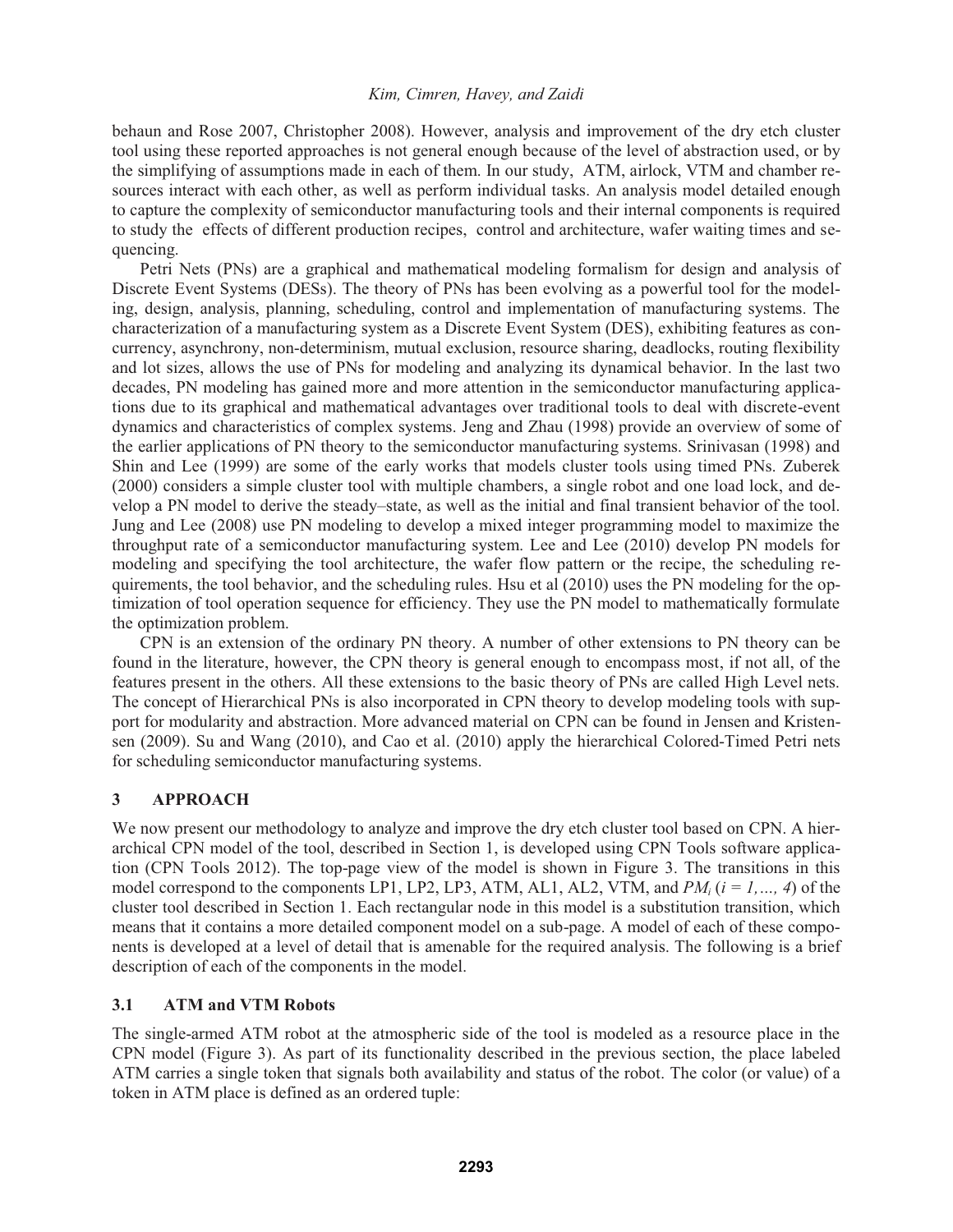*((<wafer\_status>, <wafer\_id>), <location>)*  where  $\langle\text{wafter\_status}\rangle \in \{none, unprocessed, processed\}$  $\langle \text{wager\_id} \rangle \in \{-1\} \cup \mathbb{Z}^+$  $\langle$  *< location* >  $\in$  {Home, LP1, LP2, LP3, Al, AL1, AL2}

 A special token *((none, -1), Home)* is used to indicate the condition when ATM is idle and available to perform an assigned activity.

 The VTM robot at the vacuum side has two arms to hold processed and unprocessed wafers. The two arms are connected to the same actuator, which allows one arm perform a task while the other sits idle (see Section 1 for more details). In the CPN model of Figure 3, VTM is modeled as a resource place. This place carries a single token with the following token structure:

*((<wafer\_status>, <wafer\_id>), (<wafer\_status>, <wafer\_id>))* 

where  $\langle\text{wafter\_status}\rangle \in \{none, \text{unprocessed}, \text{processed}\}\$  and  $\langle\text{wafter\_id}\rangle \in \{-1\} \cup \mathbb{Z}^+$ 

In this definition, the two ordered pairs correspond to the status of the two arms of VTM. The special token value of *(none, -1)* is used to depict an empty (and available) VTM arm.

 The specific functions performed by both ATM and VTM at each component of the tool are discussed further in the descriptions of other components in the tool.



Figure 3: Top-page view of the CPN model

### **3.2 Load Ports (LP)**

The three load ports on the tool have similar Petri net structures in the model. These structures may differ from each other due to different values assigned to parameters that represent time delays assigned to activities modeled as transitions. Figure 4 shows the detailed model of LP1 that is implemented on a subpage in CPN Tools.

 The input place labeled LP1 (in Figure 4) models the wafer lot as a pair of two integer lists. The integers are used to assign wafer ids. The first lists the unprocessed wafers and the second lists the processed wafers in a lot at the load port. More formally, the color (or value) of a token in LP1 place is defined as an ordered pair:

*(<list\_of\_unprocessed\_wafers>, <list\_of\_processed\_wafers>)*  where  $\leq$  list of unprocessed wafers> = [1, 2, 3, ..., n], n  $\in$  Z+  $\leq$  *list\_of\_processed\_wafers* $> = [1, 2, 3, ..., m]$ ,  $m \in \mathbb{Z}^{+}$ 

 The two lists can also be null (i.e., []) for conditions where there are no unprocessed wafers left in the lot and when a new lot with only unprocessed wafers is loaded on a load port. The transitions in Figure 3, i.e., *PutWLP1* and *PickWLP1*, depict the activities that ATM performs at the load port. These transitions are assigned delay parameters that are user-defined.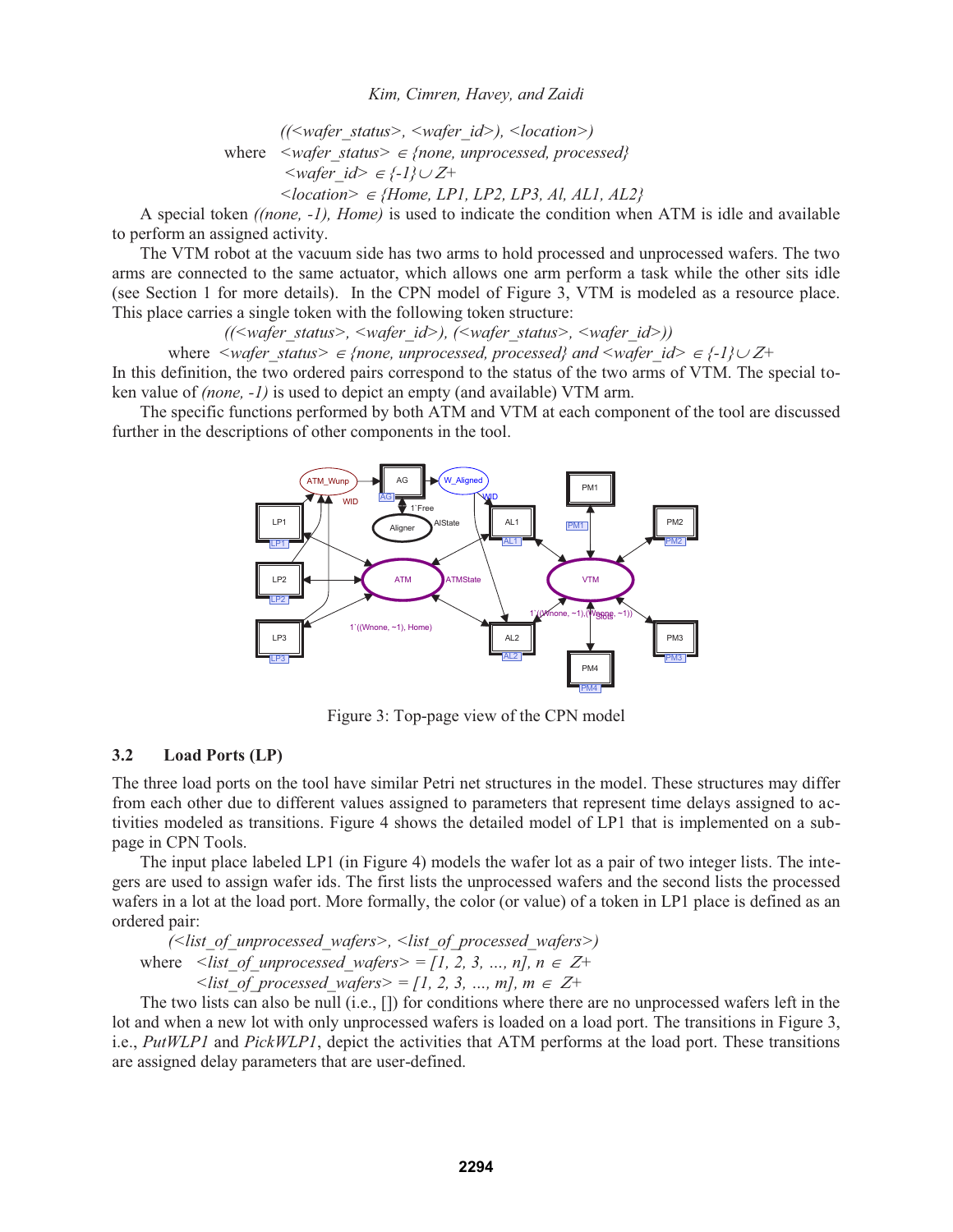## **3.3 Aligner (AG)**

Once an unprocessed wafer is picked up by ATM, it is aligned at AG before it is put in an airlock for transportation to the vacuum side of the tool. Figure 3 shows the aligner as a transition-place pair labeled as AG. A user-defined delay parameter is assigned to the transition that models the alignment process. The place labeled Aligner keeps track of the state of AG. A token in this place can have one of two possible values:

*<aligner\_status>*- *{Busy, Free}* 

## **3.4 Airlocks (AL1, AL2)**

The CPN model of the cluster tool contains two airlocks for transporting wafers between atmospheric and vacuum sides of the tool. In this model, each airlock is equipped with a pair of slots for holding wafers. Both airlocks have similar Petri net structures in the model. The CPN model of an airlock also provides a provision for a user to run it with a number of different behavioral schemes. For example, one scheme reserves a slot in each airlock for processed wafers and another for unprocessed wafers.



Figure 4: Detailed CPN model of a load port

In the CPN model of an airlock model, an unprocessed wafer can be seen traveling from left to right (as a sequence of transitions) and a processed wafer from right to left. These transitions can be divided into three sets: (1) transitions on the left-hand side represent interactions between airlock and ATM at the atmospheric side, (2) transitions on the right-hand side represent interactions between airlock and VTM at the vacuum side, and (3) transitions in the middle represent airlock activities, i.e., switching between atmospheric and vacuum. A pair of transitions is used to implement a switch from atmospheric side to vacuum and from vacuum to atmosphere. One of these two transitions, e.g., *Atm2Vac*, implements the switch from atmosphere to vacuum during steady-state (when processed wafers are being removed from vacuum side, modules are processing the wafers and new unprocessed wafers are being transported to vacuum side.) This transition requires that there must be at least one unprocessed wafer in one of the two slots before the switch. The second transition, *Atm2Vac\_Empty*, implements the special switch during the final phase when the last four processed wafers are being removed from the PMs. During this phase, airlock makes empty switches from atmosphere to vacuum to bring back the last few wafers from the vacuum side. Similarly, the transition *Vac2Atm\_Empty*, implements the empty switches from vacuum to atmosphere during the initial phase when new unprocessed wafers are being loaded into the system for the first time.

The color (or value) of a token in AL1 place is defined as a tuple:

*(<pressure\_status>, ((<slot1\_status>, <wafer\_id>), (<slot2\_status>, <wafer\_id>)))*  where  $\langle \text{pressure}\rangle \leq \{atmosphere, vacuum\}$ *<sloti\_status>* - *{none, processed\_wafer, unprocessed\_wafer}*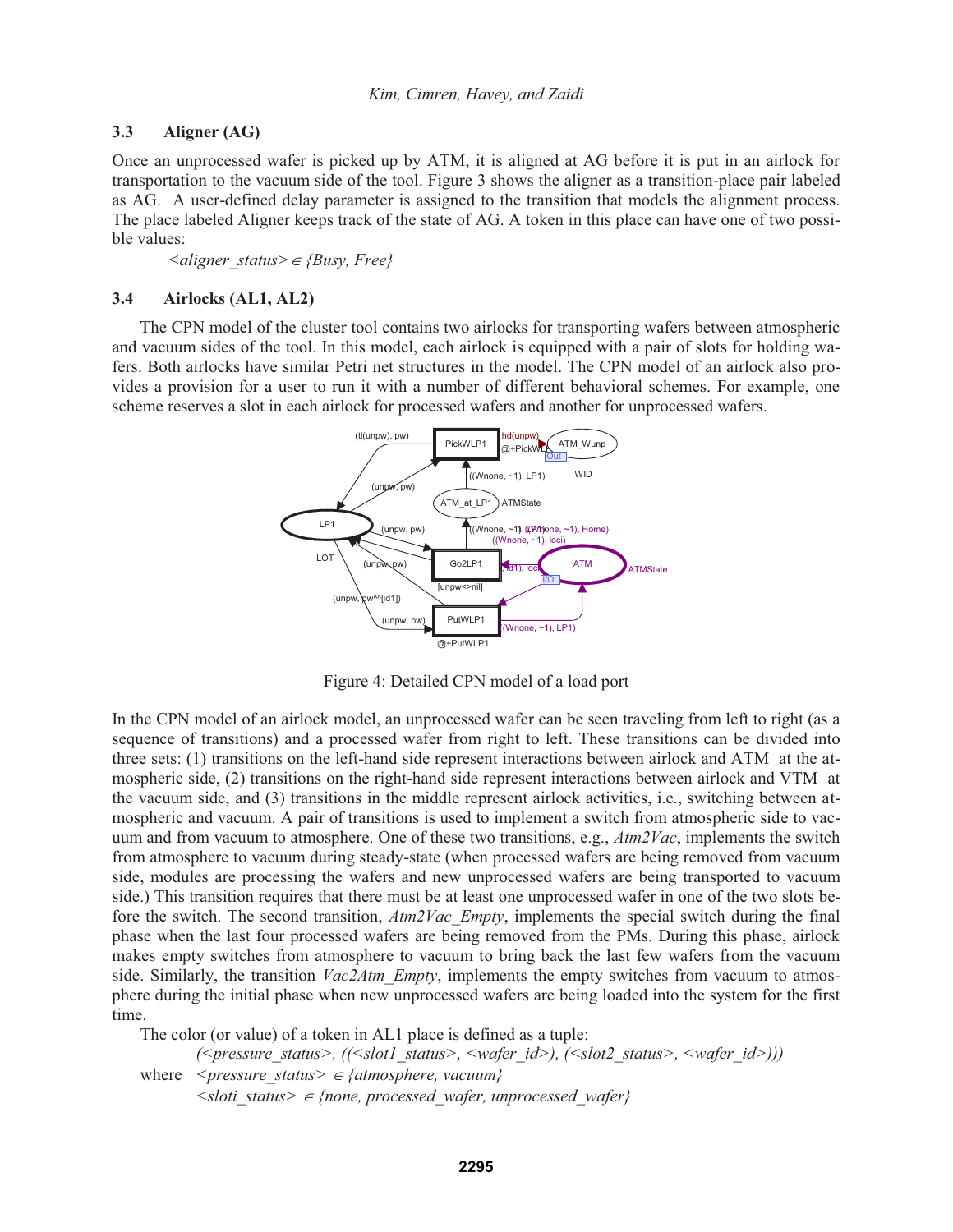$\langle \text{wafter\_id} \rangle \in \{-1\} \cup \mathbb{Z}^+$ 

### **3.5 Process Modules (PM1-PM4)**

Once an unprocessed wafer is brought to the vacuum side by an airlock, the wafer is picked up by VTM on one of its two arms. The wafer is then taken to an available process module to be processed. A CPN model of one of the four PMs used in this study is shown in Figure 5. The other modules have similar CPN structures. In Figure 5, the transitions *PutWPM* and *TakeWPM* model the activities where VTM puts and removes a wafer from a module. All the other transitions in the model (Figure 5) correspond to the activities of a process module. The transitions labeled *WWH*, *WAC*, and *PAC* represent module heating/cooling and cleaning steps performed by the module at different points during processing a of lot.

 In Figure 5, the place *PM1* in the middle keeps track of the state of the process module. The *color* (or value) of a token in *PM1* place is defined as an ordered pair:

> *(<pm\_status>, <wafer\_id>) <pm\_status>* - *{clean, unprocessed\_wafer, processed\_wafer, unclean}*   $\langle \text{wafter}_id \rangle \in \{-1\} \cup \mathbb{Z}^+$



Figure 5: Detailed CPN Model of a process module

### **4 ANALYSIS**

We analyze and improve performance of a dry etch cluster tool in a semiconductor manufacturer. Using tool scheduling data, we develop Gantt charts (Figure 6) to understand tool behavior. Table 1 illustrates parameters that are used in the CPN model.

|  |  |  |  |  | Table 1: Data collected from DE-CST |
|--|--|--|--|--|-------------------------------------|
|--|--|--|--|--|-------------------------------------|

| Resource   Data |                                                                               |
|-----------------|-------------------------------------------------------------------------------|
| <b>ATM</b>      | Transfer times from LP1-LP3 to AL1, AL2 and from AL1, AL2 to LP1-LP3          |
| AG              | Duration of aligning process                                                  |
| AL              | Duration of pump and vent                                                     |
| <b>VTM</b>      | Transfer times from AL1, AL2 to PM1-PM4 and from PM1-PM4 to AL1, AL2          |
| <b>PM</b>       | Durations of heating/cooling, etching, cleaning, and pressure check processes |

 The DE-CST tool has the following characteristics. Durations of pump and vent are equal for AL1 and AL2. PM1-PM4 has an equal heating/cooling and cleaning processes duration. Cleaning process time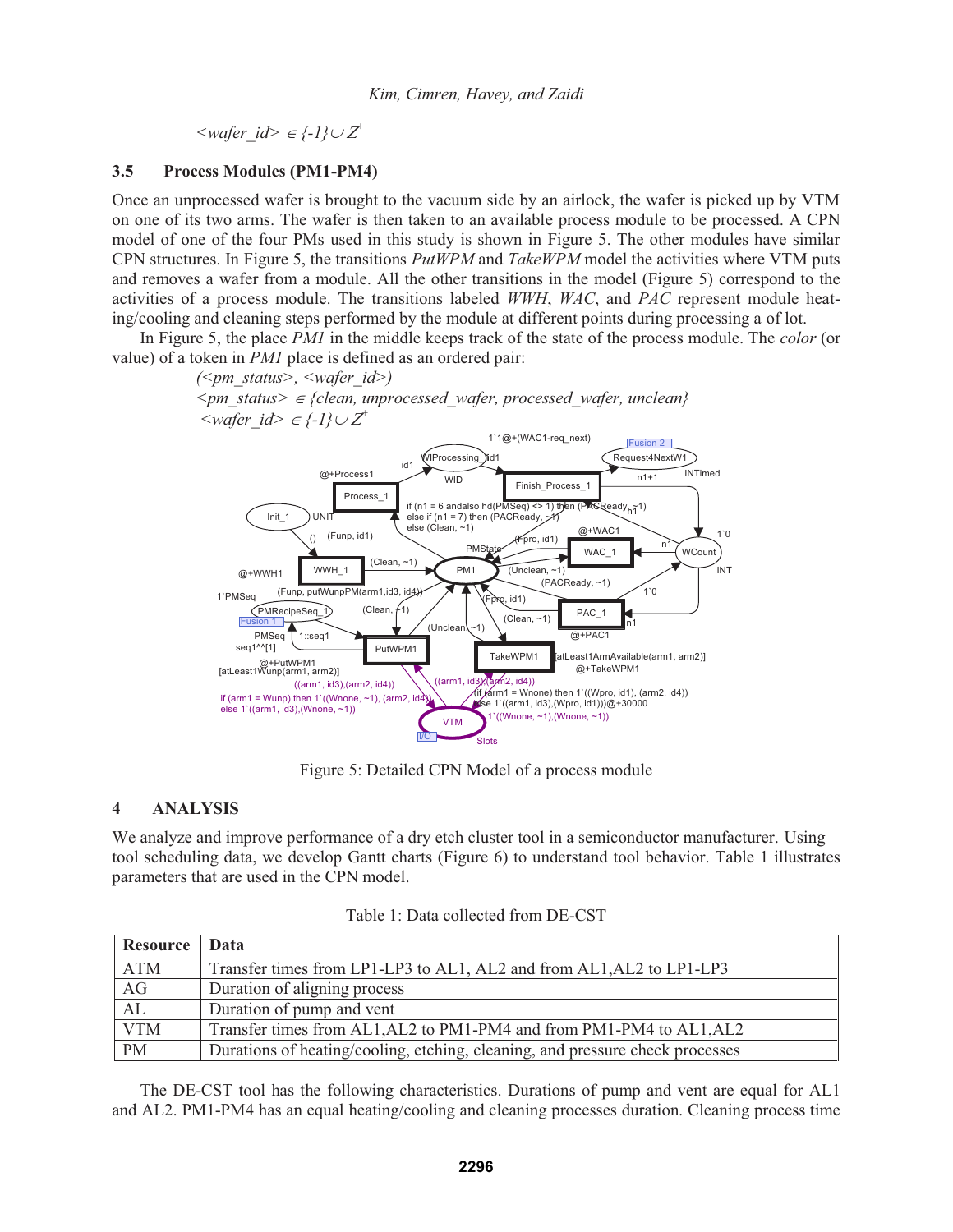is proportional to etching process time. Similarly, the duration of pressure check process is equal for PM1-PM4. The heating/cooling process runs before each lot for each process chamber, and cleaning process runs after each wafer processed in a chamber. The pressure check process runs after each lot is processed in a chamber. Wafers are assigned to chambers in order of PM1-PM4.

 The objective of the analysis is to reduce lot cycle time of DE-CST using the CPN model. We first identify bottleneck resource in the tool and then improve performance of the bottleneck using the simulation model. Note that we may have different bottlenecks in the tool for different recipes. In the analysis, we use the CPN model to compare the base case scenario, which is the current tool schedule, with the alternative scenarios.

### **4.1 Base Case**

Figures 6 illustrates a base case schedule for DE-CST for Recipe 0, which is the most frequent recipe run on the tool. In the schedule, one lot is processed with twenty five wafers. The slot numbers of wafers in the lot are illustrated in the etching processes as "W#". Observe that heating times for the production recipe is zero.



Figure 6: Base case for a production recipe

The size of the base case problem is large. If the problem is modeled as a mixed-integer program, then there are approximately 2500 binary and 275 continuous variables, and 2250 constraints.

### **4.2 Identifying and Improving the Bottleneck Resource**

In a traditional manufacturing line, the workload of a process step is the sum of the process times of all jobs for the step.. Imbalance in the workloads of the process steps cause waiting of the jobs or work-inprogress. However, in cluster tools, the workload is not easy to define because the material handling system (robots, airlocks) interferes with the job processing cycle (Lee 2008). Bottleneck of a cluster tool is a tool resource which restricts the rate of wafer processing, leading to low throughput and higher cycle time (Srinivasan 1998). If the bottleneck resource is identified, then it is sufficient to improve throughput of this module to improve the overall tool throughput.

 The CPN model is used to run different what-if scenarios to identify the tool bottleneck and characterize the recipes. In the scenarios, we increase the performance of each resource linearly one at a time, and measure the rate of cycle time decrease as a result of this improvement, comparing with the base case. Definitions of resource performance improvement are provided for each resource in Table 2. Let *cj* be the lot cycle time for the scenario *j* (or recipe *j*) and  $c_0$  be the lot cycle time value for the base case scenario. Lot cycle time reduction, *CTR<sub>i</sub>*, for scenario *j* is calculated as using the following equation.

$$
CTR_j = \frac{(c_0 - c_j)}{c_0}
$$

Note that if  $CTR_j \leq 0$ , the lot cycle time is increased in scenario *j*.

 We now identify the bottleneck resource in the tool for Recipe 0.. We investigate five different scenarios using the CPN model in order to identify bottleneck (see Table 2). The "Etch Time Red." scenario reduces both etching times and cleaning times in PMs.

Note that pump and vent speed for both airlocks are increased in "AL Pump/Vent Inc." with same rate.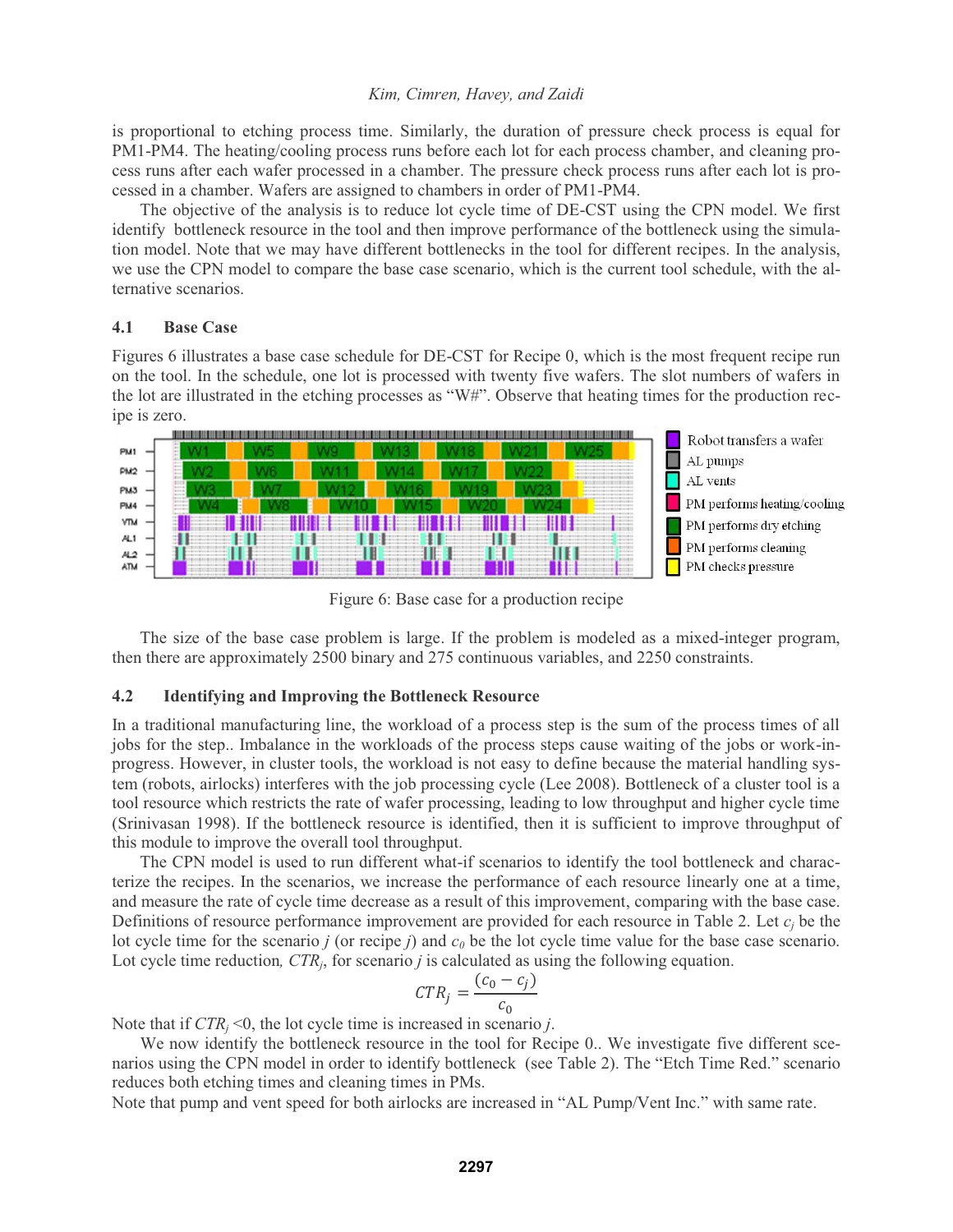We observe that increasing ATM and VTM robots speed, and pump and vent times for airlocks do not provide significant throughput increase unless production recipes are improved, as is shown in Figure 7a. Note that if the robot speed is higher than a threshold, then the robot cannot hold a wafer without sliding. Similarly, if airlock pump/vent speed is higher, then particles form a cloud within airlock, and some of these particles may land on the wafer surface, which causes significant quality problems. In order to improve aligner speed, a new hardware design is required, which is costly for a small improvement. Thus, VTM, AL, aligner, and ATM performance improvements are limited compared to PMs.

| <b>Scenario Name</b> | <b>Related Resource</b> | <b>Resource Improvement</b>     |
|----------------------|-------------------------|---------------------------------|
| PM Etch Time Red.    | PM1, PM2, PM3, PM4      | Reduce etch and clean run times |
| VTM Speed Inc.       | <b>VTM</b>              | Increase robot speed            |
| AL Pump/Vent Inc.    | AL1, AL2                | Increase pump/vent speed        |
| ATM Speed Inc.       | <b>ATM</b>              | Increase robot speed            |
| AG Inc.              | Aligner                 | Increase aligning speed         |

Table 2: Scenarios to identify bottleneck in the base case

We now identify bottleneck resources of DE-CST for a shorter recipe (called Recipe 1). Recipe 1 is the second most frequent run production recipe, and it has shorter etching and cleaning times than Recipe 0. Pressure check time is the same for both recipes. This analysis helps us understand performance characteristics of the tool when shorter recipes are run. Let *I* be the set of resources in DE-CST where  $I = \{1, \ldots, 8\}$  and  $i = 1, \ldots, 8$  for ATM, AL1, AL2, VTM, PM1-PM4, respectively. Let  $u_{ir}$  be the busy time of resource  $i \in I$  for recipe  $r$  where  $r=0$  for Recipe 0 and  $r=1$  for Recipe 1. Note that  $c_0$  is the lot cycle time for Recipe 0 and  $c_1$  is the lot cycle time for Recipe 1. The current resource utilization,  $CU_{ir}$ , for resource  $i \in I$  and recipe  $r \in \{0,1\}$  is defined as in the following formulation.

$$
CU_{ir} = \frac{u_{ir}}{c_r}
$$

Resource utilization,  $RU_{ir}$ , for resource  $i \in I$  and recipe  $r \in \{1\}$  is defined as

$$
RU_{ir} = \frac{CU_{ir}}{CU_{io}}
$$

.

Figure 7b illustrates CU values for resources for both recipes and RU for Recipe 1. Note that  $RU_{i0} = 1$ for all resources  $i \in I$  for Recipe 0. We observe that PM1 is the bottleneck for Recipe 1 where  $CU_{51} =$ 93%. Note that busy times for VTM and ATM are equal for both recipes since  $CU_{10} = RU_{11}$  and  $CU_{40} =$  $RU_{41}$ . Also, busy times for AL1 and AL2 are very close for Recipes 0 and 1. This means that ATM, AL1, AL2, and VTM are occupied at their maximum levels and speed improvement is required to improve their performance. As a result, there exists up to 7% cycle time improvement opportunity for Recipe 1 by increasing speed of ATM robots and speed of pump/vent times for airlocks, since they have the highest CU values other than process chambers.

We now show how to improve the bottleneck performance for the base case. Since PMs utilizations are close to 100%, the only way to reduce cycle time is to redesign production recipes. Note that since etch times are proportional to cleaning times; if we reduce etching times, then we can also reduce the cleaning times. If reducing etching times is not an option, there is still an opportunity for an improvement by reducing the cleaning times. We investigate both cases using the CPN model.

In addition to the "Etch Time Red." Scenario in Table 2, we run another scenario ("Clean Time Red.") to identify recipe time reduction opportunities for Recipe 0 on DE-CST.. The "Clean Time Red." Scenario only reduces cleaning times while etching times are fixed for the base case. Since the process times for the chambers are defined based on production recipes and each chamber runs the same recipe, once we reduce process times, we reduce them for all chambers with the same rate.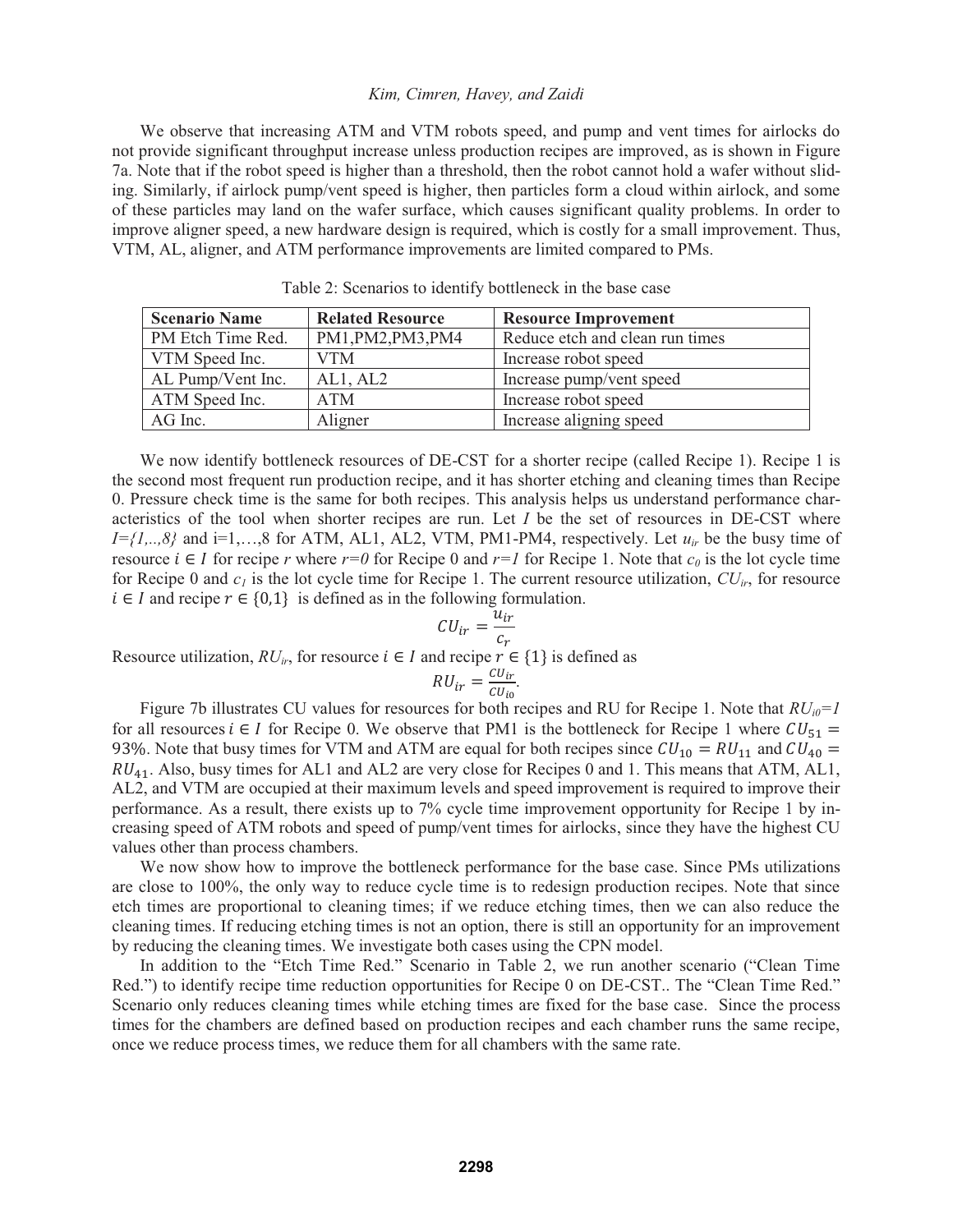

Figure 7: Analyzing PM, VTM, AL, ATM, and aligner improvements and utilizations for the base case

We define a ratio, called unit improvement ratio, to identify opportunities in recipe design. Let  $p_i$  be the increase of resource performance for resource  $i \in I$ . Let *J* be the set of scenarios where  $J = \{1, 2\}$  and *j=1* for "Etch Time Red." and *j=2* for "Clean Time Red.". Let *UIR*i be the unit improvement ratio for resource  $i \in I$  and scenario  $j \in J$  where

$$
UIR_i = \frac{CTR_j}{p_i}.
$$

Note that  $CTR_j$  is the cycle time increase for the scenario  $j \in J$ . Since  $UIR_i$  is the contribution of increasing of resource  $i^h$  performance for  $i \in I$  to cycle time reduction for the scenario  $j \in J$ , the resource, which has the highest UIR, is the bottleneck, which is defined by

## $argmax\{i | UIR_i\}.$

 Figure 8a illustrates that reducing etch and cleaning times up to 45% provides almost linear reduction on the lot cycle time. However, after 45% reduction, less cycle time improvement provided per percent resource improvement. For a clean time reduction, per unit reduction up to 60% provides 0.2 reduction contributions to the lot cycle time, e.g. 5% clean time reduction reduces cycle time by 1%. The results show that 40% of the existing cleaning times can be kept for quality purposes since cleaning is required to remove particles from a chamber.

 Figure 8b illustrates current utilization values for the base case when there exist 25% and 75% etch and cleaning time reduction. We observe that process chambers utilizations are reduced since ATM robot and airlocks utilizations are increased after 45% resource improvement. Thus, if the ATM robot speed and airlock pump/vent times are increased, then the lot cycle time decreases.

#### **5 CONCLUSION**

In this study, we develop a simulation model of a dry etch cluster tool based on CPN. Using the simulation model, we evaluate the performance of the dry etch cluster tool and develop new improved schedules for these tools.

 We consider a frequent recipe that runs on the dry etch cluster tool for the analysis. We identify that the process chambers are the bottlenecks in the tool for the frequent recipe and lot cycle time can be significantly reduced by optimizing this recipe. We identify a threshold value for the recipe improvement when performance of ATM and airlocks impact process chambers. If the etching and cleaning times are reduced by more than 45%, then the ATM robot is the next bottleneck in the tool. In addition to the ATM robot, airlocks also have an impact to cycle time. Cleaning time reduction provides less cycle time reduc-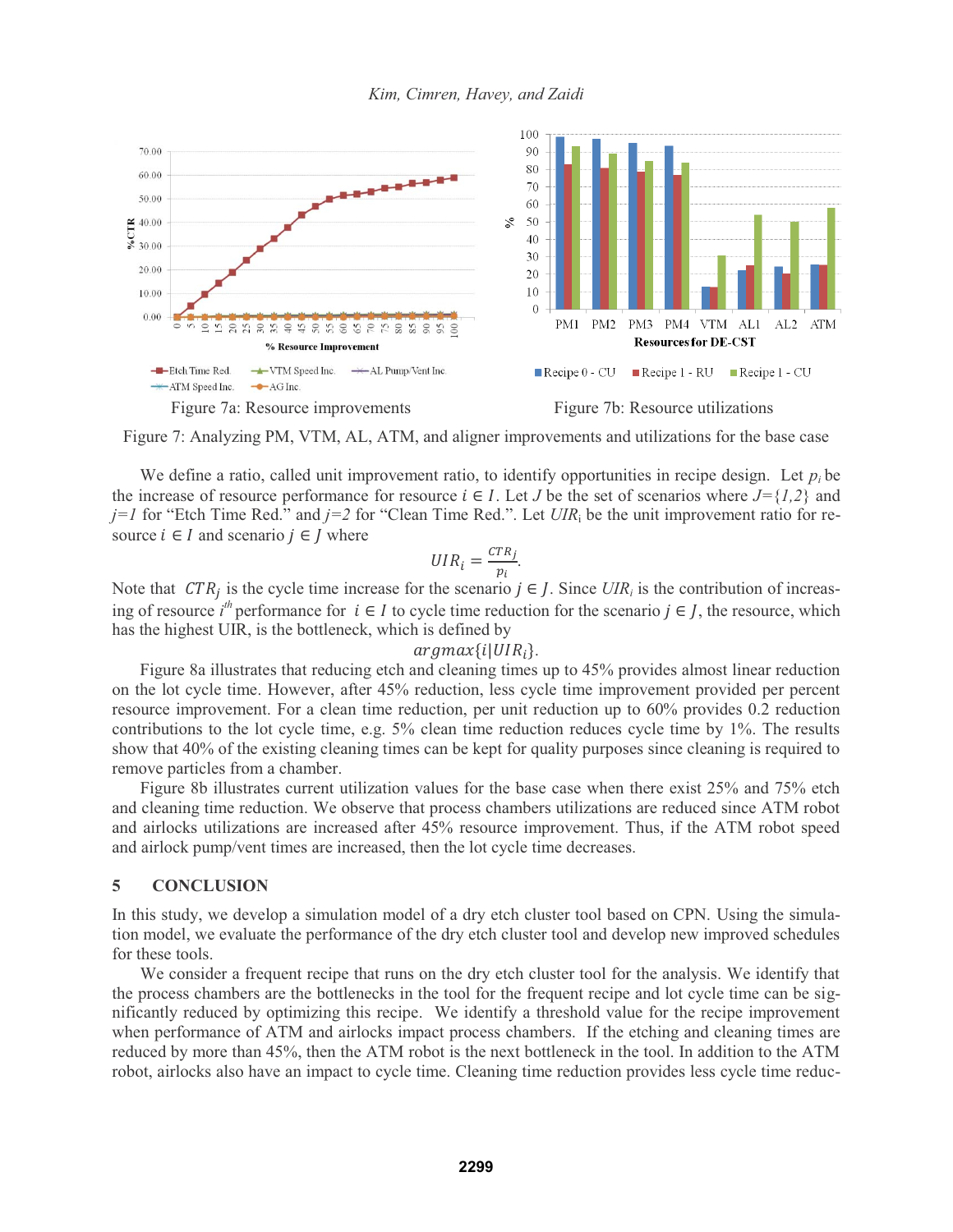tion opportunity than etch and cleaning time reductions together. Cycle time can be reduced up to 14% if cleaning time is reduced up to 65%.

 As a future study, we are planning to develop new simulation models based on CPN methodology for different cluster tool types.



pe 0

50%, and 75% improvements for etch and clean time decrease

Figure 8: UIRs for recipe improvements and current resource utilizations for Recipe 0

#### **REFERENCES**

Brooks Automation. 2012. "Brooks Automation Web Page". Accessed May 24. http://www.brooks.com.

- Cao, Z., Y. Zhao, and F. Qiao. 2010. Improving Wafer Fabrication Performance By Hierarchical Colored Timed Petri-Net And SA - Based Approach. *In Proc. of 2010 8th World Congress on Intelligent Control and Automation (WCICA)*: 4045 - 4049.
- Christopher, J. 2008. "Study of Optimal Load Lock Dedication for Cluster Tools". *Proceedings of the 2008 Winter Simulation Conference*, S. J. Mason, R. R. Hill, L. Mönch, O. Rose, T. Jefferson, J. W. Fowler eds.: 2136-2140.
- CPN Tools. 2012. "CPN Tools Web Page" Accessed July 18. http://cpntools.org/
- Crama, Y. J., v.d. Klundert. 1997. "Robotic Fowshop Scheduling is Strongly NP-Complete". *Research Memoranda 010, Maastricht, Maastricht Research School of Economics of Technology and Organization*: http://edata.ub.unimaas.nl/wwwedocs/loader/file.asp?id=457.
- Garey, M.R., D.S. Johnson. 1979. "Computers and Intractability: A Guide to the Theory of NP-Completeness". *Freeman*, San Francisco.
- Hsu, P. M., J. L. Chen, J. Chang, S. C. Chiou, J. H. Ho, S. C. Chang, L. L. Sun, P.B. Luh. 2010. "Design of Standard Modeling Process For Tool Sequencing Optimization Under Given Robot Control Logics". *In Proc. of 2010 International Symposium on Semiconductor Manufacturing:* 1- 4.
- Jeng, M.D, M. Zhou. 1998. "Editorial Introduction to the Special Section on Petri Nets in Semiconductor Manufacturing". *IEEE Transactions on Semiconductor Manufacturing*: 11(3), 330–332.
- Jensen, K. and L. Kristensen. 2009. "Coloured Petri Nets: Modelling And Validation of Concurrent Systems"*. Springer, Berlin*.
- Jung, C., T.E. Lee. 2008. "Efficient Scheduling Method Based on an Assignment Model for Robotized Cluster Tools". *In Proc. of IEEE International Conference on Automation Science and Engineering, CASE 2008*: 79–84.